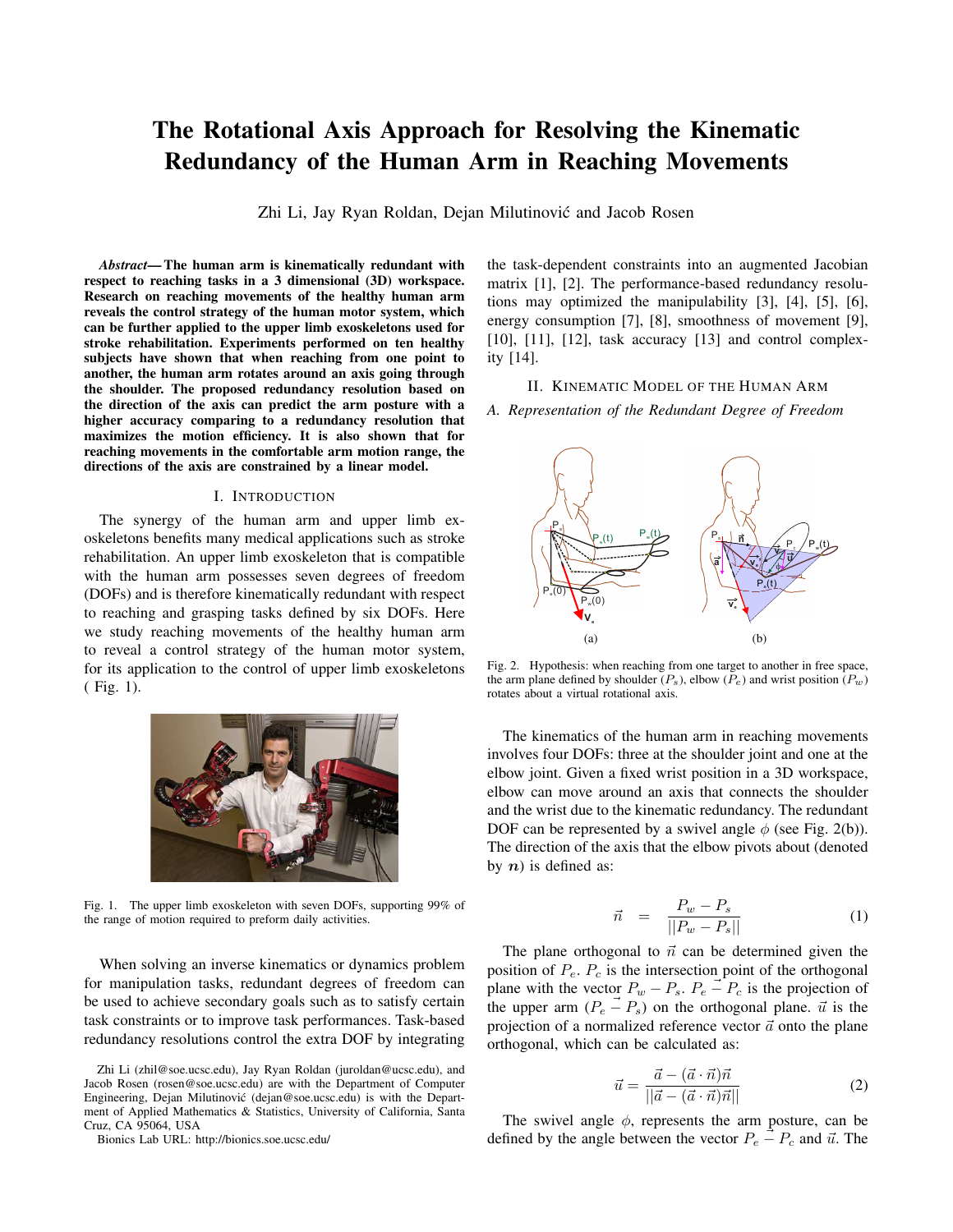reference vector  $\vec{a}$  is suggested to be  $[0, 0, -1]^T$  such that the swivel angle  $\phi = 0^{\circ}$  when the elbow is at its lowest possible point [?].

# *B. Redundancy Resolution: the rotational axis method*

Our proposed redundancy resolution focuses on reaching movements between two points in a 3D workspace. It is based on the observation that during the reaching movement, the arm plane (i.e., the plane formed by the positions of the shoulder, the elbow and the wrist) rotates about an axis that going through the shoulder position. Given the direction of the axis, the position of the elbow always falls on the plane formed by the rotational axis and the wrist position.

In Fig. 2(b),  $v_e^{\prime}$  is the vector component of the rotational axis direction  $\vec{v_e}$  perpendicular to  $\vec{n}$ , i.e, the vector rejection of  $v_e$  from  $\vec{n}$ . Given that  $v_e^{\vec{i}}$  is parallel with the vector  $\vec{P}_e - \vec{P}_c$ , the swivel angle can be estimated as:

$$
\phi = arctan 2(\vec{n} \cdot (\vec{v_e'} \times \vec{u}), \vec{v_e'} \cdot \vec{u}) \tag{3}
$$

## *C. The Equilibrium Posture of the Human Arm*

While it is possible that the rotational axis varies depending on the region in which the human arm performs a task, a good candidate for the rotational axis is the direction of the equilibrium vector. It is known that when the human arm rest in the equilibrium posture, the periarticular muscles are in the position of minimal muscle actuation. In the equilibrium posture, a human arm with fractures of the shoulder and of the upper arm can be rested in the position of immobilization for proper recovery. The arm postures that are derived from the equilibrium arm posture may be naturally preferred for redundancy resolution.



Fig. 3. (a) Equilibrium posture directs the arm to its position of equilibrium of the periarticular muscles, and (b) brings the working hands in the range of stereoscopic visual control.

In Fig. 3(a), the red arrow pointing from the center of the shoulder denotes the axis the circumduction cone, which corresponds to the motion range of a healthy human arm. When the upper arm is aligned in the direction of the red arrow, the human arm is in the position of equilibrium of the periarticular muscles. As shown in Fig. 3(b), the equilibrium arm posture naturally directs the upper arm so that the

working hands lie in the sector of preferential accessibility and stay in the visual control [15].

Fig. 3(b) illustrates that for the equilibrium posture the range of accessible points in the task space overlaps with the stereoscopic visual range. This coincidence is likely a result of interactions between morphology (e.g., structures and arrangements of joint and muscles), actuation (e.g., the way that muscles actuate joints) and sensory feedback (e.g., visual feedback) in evolutionary development. It strongly affects the control strategies of human motor system, e.g., the way that human arm moves given its kinematic redundancy.



Fig. 4. The direction of the rotational axis can be specified by the flexion angle  $(\alpha)$  and abduction angle  $(\beta)$ . The direction of equilibrium posture of the upper arm is a possible candidate for the direction of the rotational axis.

The neutral body posture (NBP), including the direction of the equilibrium vector for the upper arm, has been experimentally investigated by NASA [16]. In the microgravity condition, the estimated shoulder flexion is about 36◦ and the shoulder abduction is about  $50^\circ$ . As shown in Fig. 4, the angles of flexion  $\alpha$  and abduction  $\beta$  are measured from the projection of the equilibrium direction on the sagittal plane and coronal plane, respectively. Studies in Skylab collected static measurements from 12 subjects. Due to a small sample size and possible imprecision, further investigation took the general anthropometric body measurements from all six STS-57 crew members. The results showed that the NBP differed for different subjects within a wide range.

# III. EXPERIMENT: POSTURE OF A HEALTHY HUMAN ARM IN REACHING MOVEMENTS

This section conducts experiment and confirms that when the human arm reach from one target to another, the plane of the arm rotates about an axis. The direction of the rotational axis varies for reaching movements between different targets, however it is constrained to a surface for the reaching movements within a comfortable motion range, where the subjects do not need to stretch their arms to the joint limits to reach the targets. The rotational axis will deviate from the constraining surface due to the blocking effect of the torso, when the reaching movements are close to the boundary of the arm motion range.

## *A. Experiment Protocol*

Ten healthy subjects (six males and four females) are instructed to conduct reaching movements with their right arms to each of the eight targets specified in the spherical workspace (Fig. 6). Each subject performs eight reaching movement sessions. Reaching movements of the same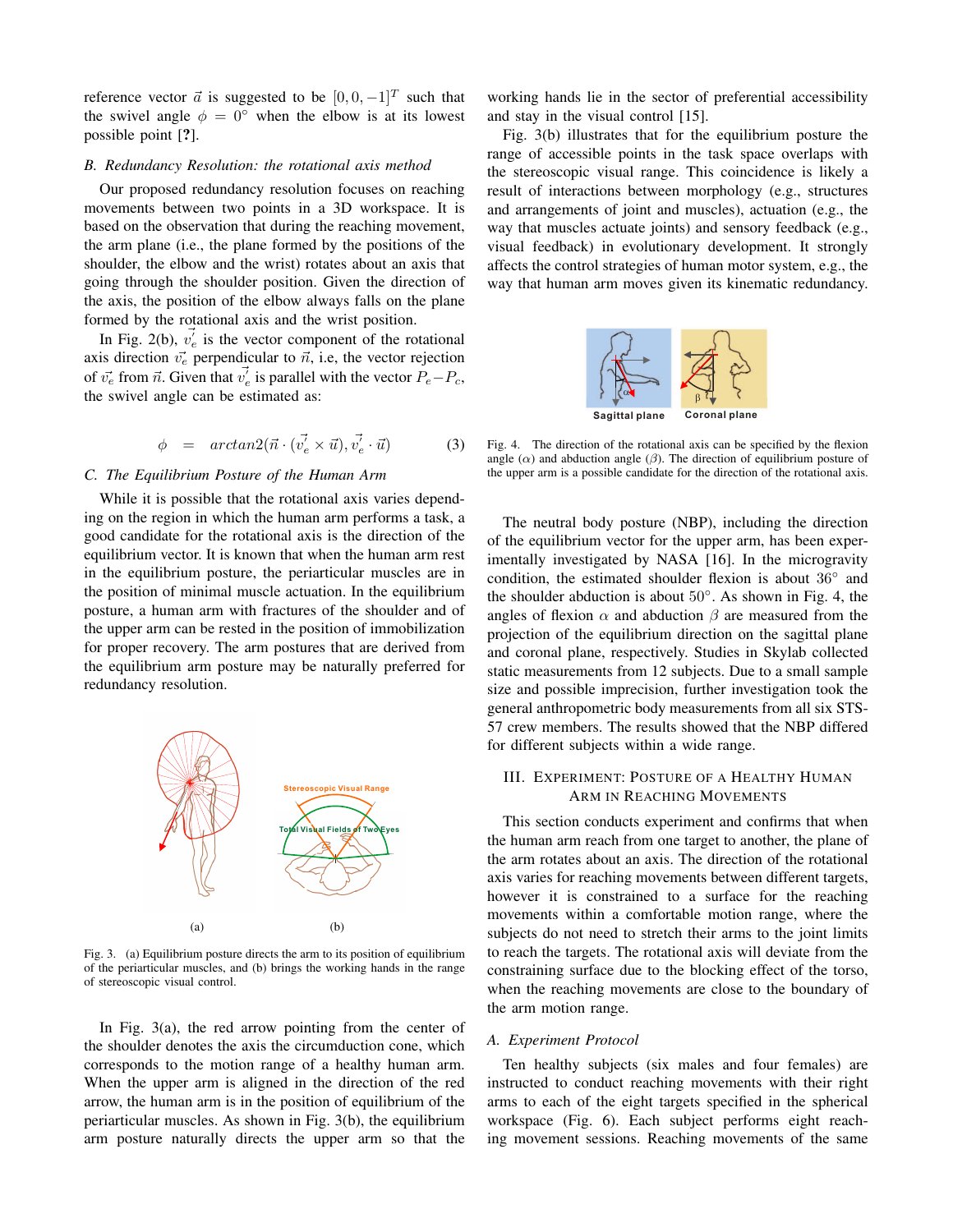

Fig. 5. The spherical workspace for experiments of the reaching movements: (a) the top view and (b) the front view.



Fig. 6. Targets in the reaching movement experiment. For the right arm, target 1, 2, 3, 5, 7 (in green circles) are within the comfortable arm motion range while target 4, 6, and 8 (in magenta circles) are close to the motion range boundary

session start from one of the remaining seven targets. A complete session consists of five repetitions of seven different movements. The total number of trials for each subject is  $8 \times 7 \times 5 = 280.$ 

During the experiment, a subject sits in a chair with a straight back support. The chair is placed in the way that the subject can point at the targets with comfort and with his/her naturally flexed elbow. The height of the workspace center is adjustable and it is always aligned with the right shoulder of the subject. The right arm is free for reaching movements, but the body of the subject is bounded to the chair back, which minimizes the shoulder displacement. During the reaching movements, subjects keep the pointing fingers in line with the forearm to minimize wrist flexion. The valid trails (2680 out of 2800 out of 2800 out of 2800 out of 2800 out of 2800 out of 2800 out of 2800 out of 2800 out of 2800 out of 2800 out of 2800 out of 2800 out of 2800 out of 2800 out of 2800 out of 2800 out of

Subjects are asked to point with the index finger tip at their comfortable paces. At the beginning of each trial, the subject is informed of the targets that the trajectory starts with and ends at, i.e., the start target and end target. After receiving a "start" command, the subject moves his/her index finger from the start target to the end target.

A motion capture system records a single file for each trial. The recording starts from the time when the subject points the index finger to the start target and ends after the index finger tip becomes steady at the end target. To avoid the effect of fatigue, subjects take a rest after completing each session.

# *B. Experiment Results*

Fig. 7 shows the statistics of the prediction error for all



Fig. 7. Performance comparison of two swivel angle estimation methods by the distributions of the mean and standard deviation of estimation error.

The swivel angle prediction based on the rotational axis method (RAM) and by the motion efficiency method (MEM) proposed by [6] are calculated for comparison. The mean and standard deviations of the prediction error are denoted by  $\mu_{RAM}$ ,  $\mu_{MEM}$ , and  $\sigma_{RAM}$ ,  $\sigma_{MEM}$  respectively.

Based on RAM, 79.59% of the trials have both  $\mu_{RAM} \leq$ 5° and  $\sigma_{RAM} \leq 5^{\circ}$ . 3.92% trials have either  $\mu_{RAM} \geq 10^{\circ}$  or  $\sigma_{RAM} \geq 10^{\circ}$ . Therefore, with respect to the mean value and the variance, RAM predictions outperform MEM predictions (see Fig. 7). The direction of the axis can be estimated for each trial based on the measured shoulder, elbow and wrist position.

Fig. 8 shows the estimated direction of the rotational axis in each of the movements. The vector of the rotational axis always points from the shoulder position and its direction is measured by the abduction and flexion angles. The yellow dots represent the estimated directions of the rotational axis for each trial. Some of the yellow dots are highlighted by either green circles or magenta circles, corresponding to the movements between target 1, 2, 3, 5 and 7, and the movements between target 4, 6 and 8, respectively. Note that for the right arm, target 1, 2, 3, 5, 7 are within the comfortable arm motion range while target 4, 6, and 8 are close to the motion range boundary.

A linear data fit is performed to summarize the relation between the abduction and flexion of a rotational axis (see Fig. 8). The regression method iteratively re-weights least squares with the bi-square weighting function so that the effect of outliers can be reduced [17]. The line describes a surface constraining the rotational axis when the right arm moves within the comfortable motion range. For the movements close to the boundary of arm motion range (i.e., between target 4, 6 and 8), the estimated directions of the rotational axis strongly deviate from the line. The blue dot in Fig. 8 represents the direction of the equilibrium vector